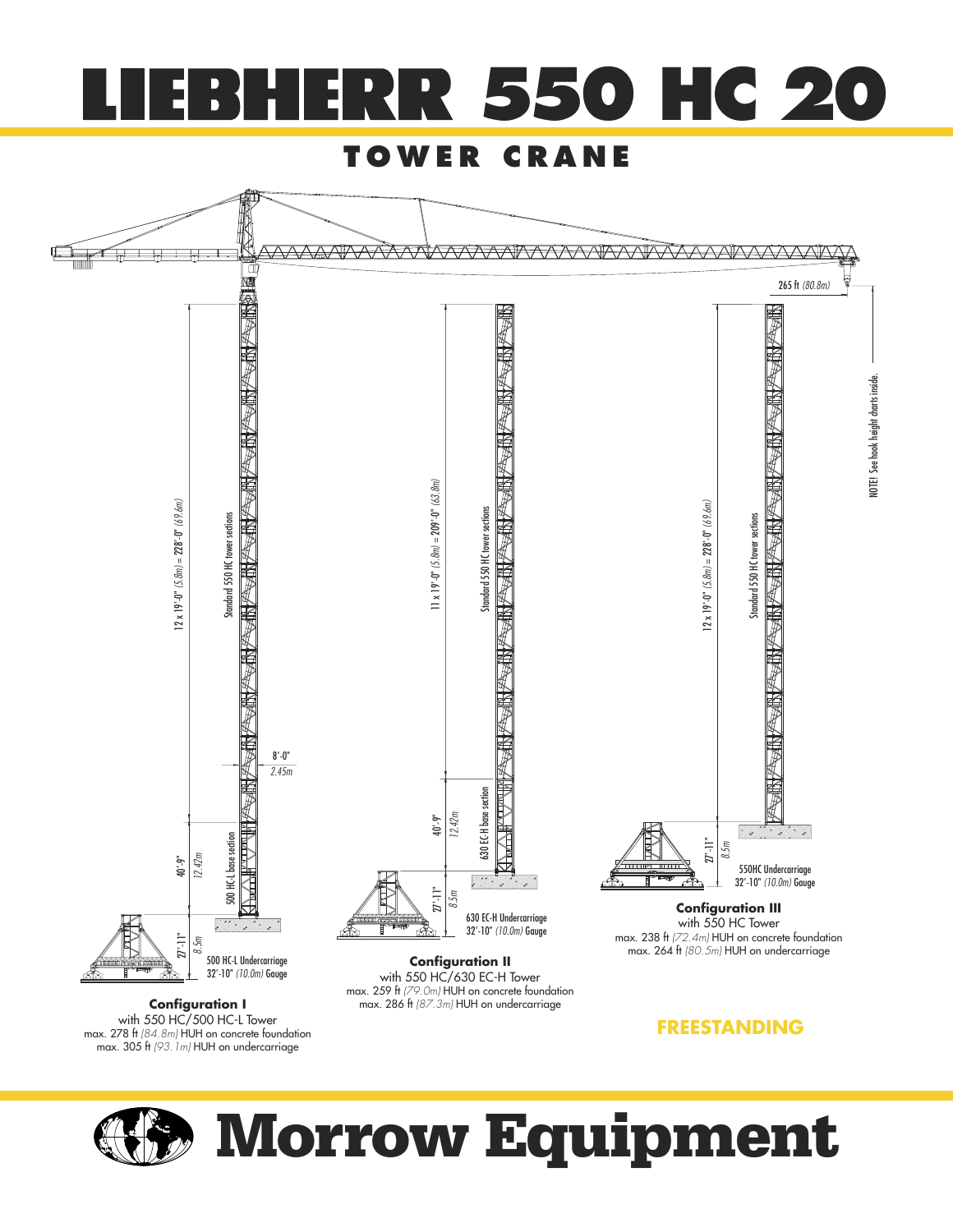### **Configurations LIEBHERR 550 HC 20**



#### **Hook Heights**

| No. of   | Tower         |       | Hook Height         | <b>Hook Height</b> |                   | No. of          | Tower                                                                                                                                                                                                                         |       | Hook Height         | Hook Height       |      | ll No. of       | Tower         | <b>Hook Height</b>  |      | Hook Height |                   |
|----------|---------------|-------|---------------------|--------------------|-------------------|-----------------|-------------------------------------------------------------------------------------------------------------------------------------------------------------------------------------------------------------------------------|-------|---------------------|-------------------|------|-----------------|---------------|---------------------|------|-------------|-------------------|
| Tower    | Configuration |       | Concrete Foundation |                    | 10m Undercarriage | Tower           | Configuration                                                                                                                                                                                                                 |       | Concrete Foundation | 10m Undercarriage |      | Tower           | Configuration | Concrete Foundation |      |             | 10m Undercarriage |
| Sections |               |       | m                   | ft                 | m                 | <b>Sections</b> | Ш                                                                                                                                                                                                                             | ft    | m                   | ft                | m    | Sections        | Ш             | ft                  | m    | ft          | m                 |
| 0        | 500HCL BTS    | 50.0  | 15.2                | 77.0               | 23.5              | $\mathbf{0}$    | 630ECH BTS                                                                                                                                                                                                                    | 50.0  | 15.2                | 77.0              | 23.5 |                 | 550HC STS     | 28.2                | 8.6  | 54.8        | 16.7              |
|          | 550HC STS     | 69.0  | 21.0                | 96.0               | 29.3              |                 | 550HC STS                                                                                                                                                                                                                     | 69.0  | 21.0                | 96.0              | 29.3 |                 | 550HC STS     | 47.2                | 14.4 | 73.8        | 22.5              |
|          | 550HC STS     | 88.1  | 26.8                | 115.0              | 35.1              | 2               | 550HC STS                                                                                                                                                                                                                     | 88.1  | 26.8                | 115.0             | 35.1 | 3               | 550HC STS     | 66.3                | 20.2 | 92.8        | 28.3              |
| 3        | 550HC STS     | 107.1 | 32.6                | 134.1              | 40.9              | 3               | 550HC STS                                                                                                                                                                                                                     | 107.1 | 32.6                | 134.1             | 40.9 | 4               | 550HC STS     | 85.3                | 26.0 | 111.9       | 34.1              |
| 4        | 550HC STS     | 126.1 | 38.4                | 153.1              | 46.7              | 4               | 550HC STS                                                                                                                                                                                                                     | 126.1 | 38.4                | 153.1             | 46.7 |                 | 550HC STS     | 104.3               | 31.8 | 130.9       | 39.9              |
|          | 550HC STS     | 145.1 | 44.2                | 172.1              | 52.5              |                 | 550HC STS                                                                                                                                                                                                                     | 145.1 | 44.2                | 172.1             | 52.5 | h               | 550HC STS     | 123.4               | 37.6 | 149.9       | 45.7              |
| h.       | 550HC STS     | 164.2 | 50.0                | 191.1              | 58.3              | h.              | 550HC STS                                                                                                                                                                                                                     | 164.2 | 50.0                | 191.1             | 58.3 |                 | 550HC STS     | 142.4               | 43.4 | 169.0       | 51.5              |
|          | 550HC STS     | 183.2 | 55.8                | 210.2              | 64.1              |                 | 550HC STS                                                                                                                                                                                                                     | 183.2 | 55.8                | 210.2             | 64.1 | 8               | 550HC STS     | 161.4               | 49.2 | 188.0       | 57.3              |
| 8        | 550HC STS     | 202.2 | 61.6                | 229.2              | 69.9              | 8               | 550HC STS                                                                                                                                                                                                                     | 202.2 | 61.6                | 229.2             | 69.9 | 9               | 550HC STS     | 180.4               | 55.0 | 207.0       | 63.1              |
| 9        | 550HC STS     | 221.3 | 67.4                | 248.2              | 75.7              | 9               | 550HC STS                                                                                                                                                                                                                     | 221.3 | 67.4                | 248.2             | 75.7 | 10              | 550HC STS     | 199.5               | 60.8 | 226.0       | 68.9              |
| 10       | 550HC STS     | 240.3 | 73.2                | 267.3              | 81.5              | 10              | 550HC STS                                                                                                                                                                                                                     | 240.3 | 73.2                | 267.3             | 81.5 |                 | 550HC STS     | 218.5               | 66.6 | 245.1       | 74.7              |
|          | 550HC STS     | 259.3 | 79.0                | 286.3              | 87.3              | 11 <sup>1</sup> | 550HC STS                                                                                                                                                                                                                     | 259.3 | 79.0                | 286.3             | 87.3 | 12 <sup>1</sup> | 550HC STS     | 237.5               | 72.4 | 264.1       | 80.5              |
| 121      | 550HC STS     | 2783  | 848                 | 3053               | 931               |                 | and the first contract of the contract of the contract of the contract of the contract of the contract of the contract of the contract of the contract of the contract of the contract of the contract of the contract of the |       |                     |                   |      |                 |               |                     |      |             |                   |

 $12'$   $\mid$  550HC STS  $\mid$  278.3  $\mid$  84.8  $\mid$  305.3  $\mid$  93.1  $\mid$  1 Lower top climbing unit to base of crane prior to operating crane at maximum hook height.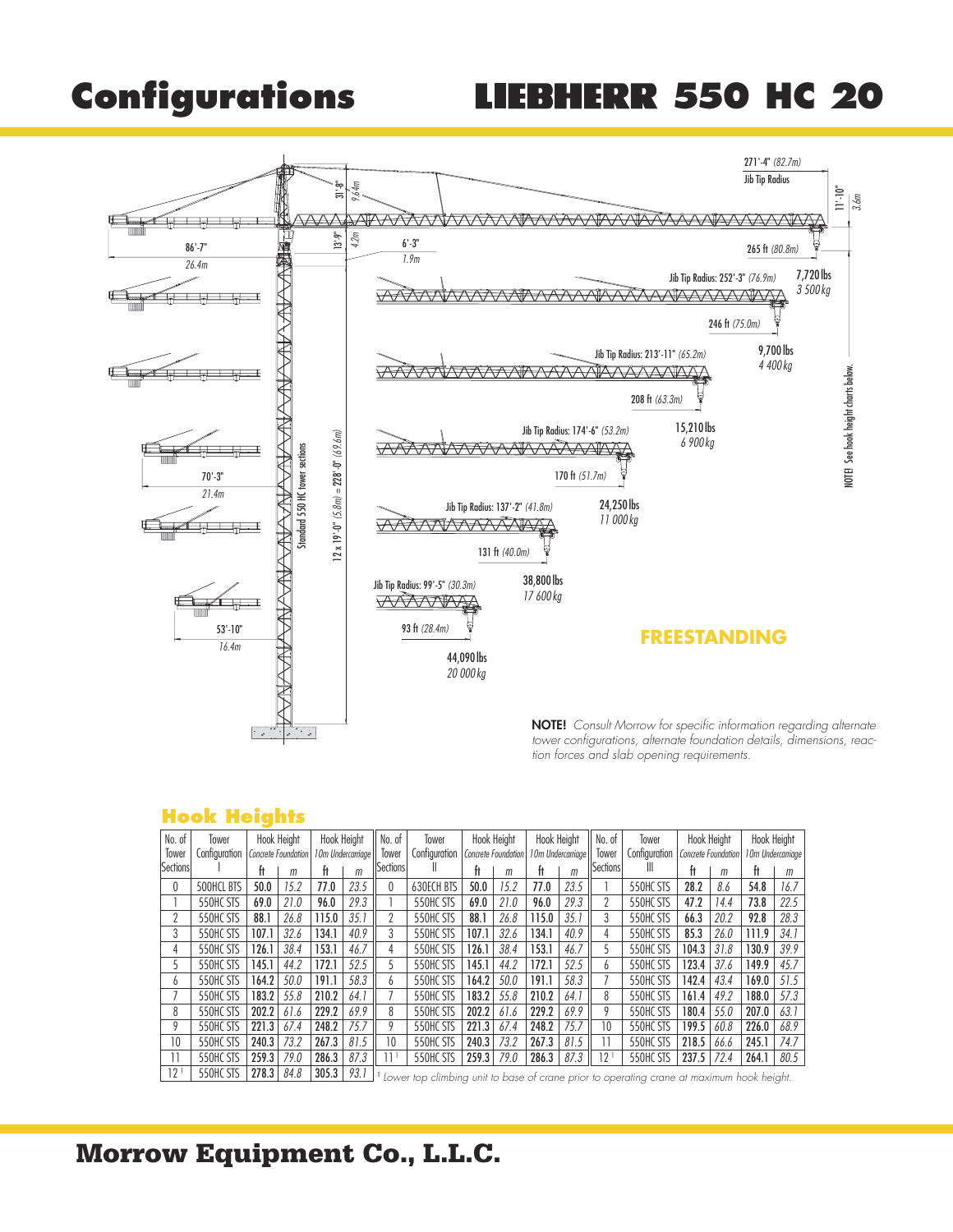## **Configurations LIEBHERR 550 HC 20**

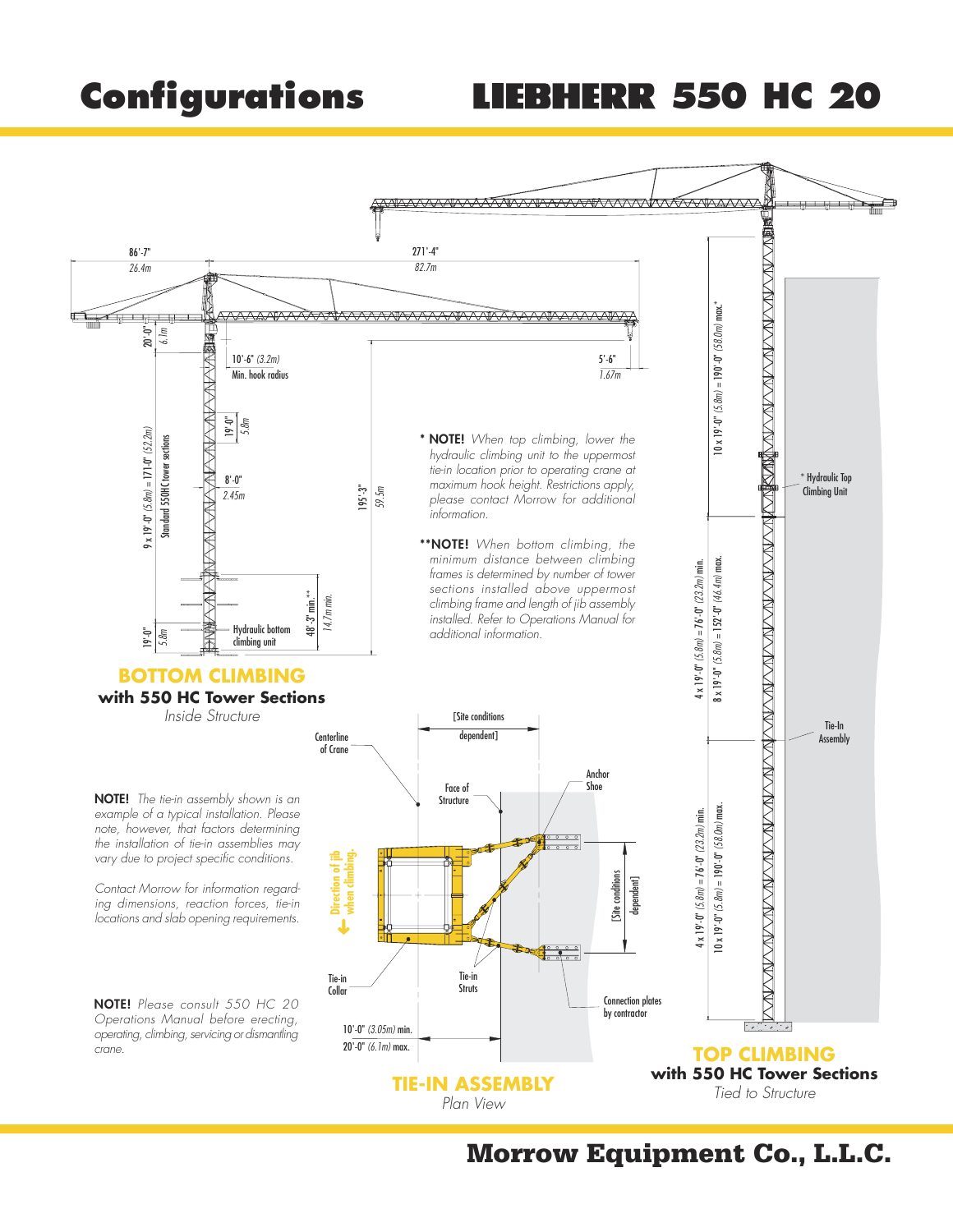#### **IEBHERR Tower Crane Model 550 HC 20** IJ

#### **2-Part Line**

| Hook<br><b>Radius</b>                  | Maximum<br>Capacity — Radius                                              | ft<br>m | 66<br>20.0 | 79<br>24.0 | 93<br>28.4                                                                                                                                                                                                               | 105<br>32.0 | 110<br>33.5 | 120<br>36.6 | 131<br>40.0 | 140<br>42.7 | 150<br>45.7 | 160<br>48.8 | 170<br>51.7 | 180<br>55.0 | 190<br>57.9 | 208<br>63.3                                                                                                                                                   | 223<br>68.0     | 246<br>75.0   | 265<br>80.8    |
|----------------------------------------|---------------------------------------------------------------------------|---------|------------|------------|--------------------------------------------------------------------------------------------------------------------------------------------------------------------------------------------------------------------------|-------------|-------------|-------------|-------------|-------------|-------------|-------------|-------------|-------------|-------------|---------------------------------------------------------------------------------------------------------------------------------------------------------------|-----------------|---------------|----------------|
| 265 ft<br>80.8m                        | 44,090 $\text{lbs} - 65 \text{ ft}$<br>$20000 \text{ kg} - 19.6 \text{m}$ |         |            |            | kg   19 560   15 880   13 280   11 590   10 870   9 870   8 960   8 260   7 590                                                                                                                                          |             |             |             |             |             |             | 7 048       | 6 540       | 6 040       | 5 640       | lbs   43,120   35,010   29,275   25,550   23,965   21,760   19,755   18,210   16,730   15,540   14,415   13,315   12,435   11,025  <br>5 000                  | 9,965<br>4 5 20 | 8,640<br>3920 | 7,720<br>3 500 |
| 246 ft<br>75.0m                        | 44.090 $\rm{lbs} - 69$ ft<br>$20000 kg - 21.1m$                           |         |            |            | kg   20 000   17 310   14 510   12 680   11 900   10 820   9 840   9 080                                                                                                                                                 |             |             |             |             |             |             | 8360 7776   | 7 230       | 6 6 9 0     | 6 260       | lbs   44,090   38,160   31,990   27,955   26,235   23,855   21,695   20,015   18,430   17,140   15,940   14,750   13,800   12,280   11,135   9,700<br>5 5 7 0 | 5 0 5 0         | 4 4 0 0       |                |
| 208 ft<br>63.3m                        | 44,090 $\rm{lbs} - 81 \rm{ft}$<br>$20\,000\,$ kg $-24.8$ m                |         |            |            | kg   20 000   20 000   17 400   15 250   14 340   13 070   11 920   11 020   10 180   9 493                                                                                                                              |             |             |             |             |             |             |             | 8 850       | 8220        | 7720        | bs   44,090   44,090   38,360   33,620   31,615   28,815   26,280   24,295   22,440   20,930   19,510   18,120   17,020   15,210<br>6 900                     |                 |               |                |
| 170 <sub>ft</sub><br>51.7m             | 44.090 $\text{lbs} - 98 \text{ ft}$<br>$20000 kg - 30.0m$                 |         |            |            | lbs   44,090   44,090   44,090   41,135   38,735   35,385   32,365   29,980   27,755   25,945   24,250  <br>ka   20 000   20 000   20 000   18 660   17 570   16 050   14 680   13 600   12 590   11 769   <b>11 000</b> |             |             |             |             |             |             |             |             |             |             |                                                                                                                                                               |                 |               |                |
| 131 <sub>ft</sub><br>40.0 <sub>m</sub> | 44.090 $\text{lbs} - 116 \text{ ft}$<br>$20000\ \text{kg} - 35.5\text{m}$ |         |            |            | lbs   44.090   44.090   44.090   44.090   44.090   42.330   38.800  <br>kg   20 000   20 000   20 000   20 000   20 000   19 200   17 600                                                                                |             |             |             |             |             |             |             |             |             |             |                                                                                                                                                               |                 |               |                |
| 93 ft<br>28.4m                         | 44.090 $\rm{lbs} - 93$ ft<br>$20\,000\,$ kg $ 28.4$ m                     |         |            |            | lbs   44,090   44,090   44,090  <br>kg   20 000   20 000   20 000                                                                                                                                                        |             |             |             |             |             |             |             |             |             |             |                                                                                                                                                               |                 |               |                |

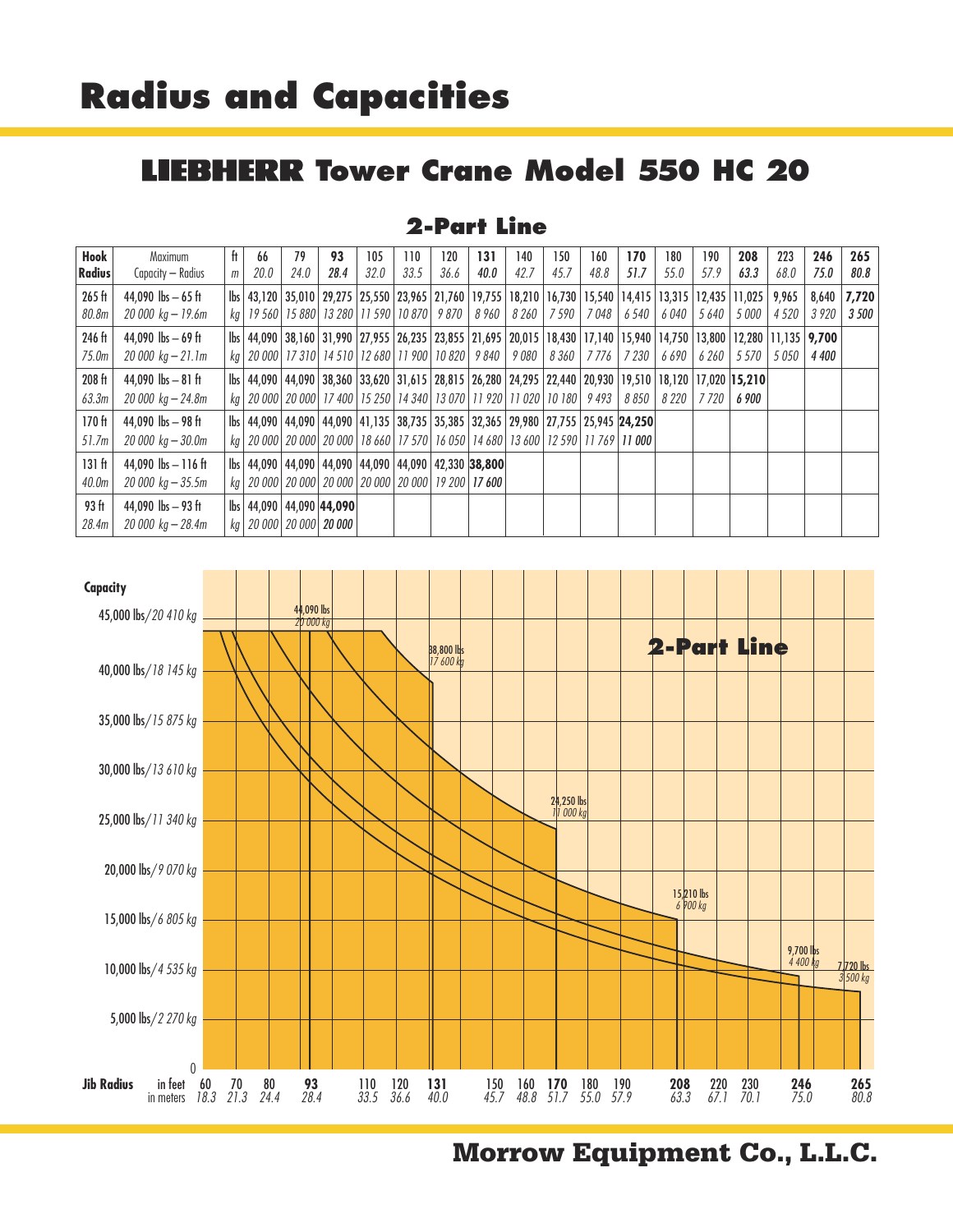## **Foundations/Drive information**

#### **Tower Crane Model 550 HC 20**

### **Foundation Details**





**with 550 HC Tower Section** on Concrete Slab

**with 500 HC-L or 630 EC-H Base Section** on Concrete Slab

### **Hoist Speed and Capacity**

Morrow offers the **LIEBHERR** 550 HC with a variety of alternative hoist units. For specific information regarding line speeds and lifting capacities, please contact a Morrow representative.

Plan View

**Elevation** 

#### **Motor Information**

| <b>Drive Unit</b>            | Horsepower         | <b>Kilowatts</b>   | <b>Speed</b>            |                           |  |  |  |
|------------------------------|--------------------|--------------------|-------------------------|---------------------------|--|--|--|
| Trolley (2-part line)        | $7.4$ hp           | $5.5$ kW           | 25 - 50 - 164 - 328 fpm | 7.5 - 15 - 50 - 100 m/min |  |  |  |
| Trolley FC (2-part line) $*$ | 14.7 hp            | 11 kW              | $0 - 394$ fpm           | $0 - 120$ m/min           |  |  |  |
| Swing (fluid coupling)       | $2 \times 14.2$ hp | $2 \times 10.6$ kW |                         | $0.6$ rpm                 |  |  |  |
| Traveling (fluid coupling)   | $4 \times 10$ hp   | $4 \times 7.5$ kW  | $0 - 82$ fpm            | $0 - 25.0$ m/min          |  |  |  |

\*Trolley drive with variable speed frequency converter available on 550 HC cranes with serial nos. 41.222, 41.223 and 41.224. Contact Morrow for more information.

### **Power Requirements**

480 Volts — 3-phase — 60-cycle — 225 Amperes service with 108 hp (80 kW) 4-speed hoist unit 300 Amperes service with 147 hp (110 kW) 4-speed hoist unit

Specifications subject to change without notice. For other configurations and specifications, contact Morrow Equipment.